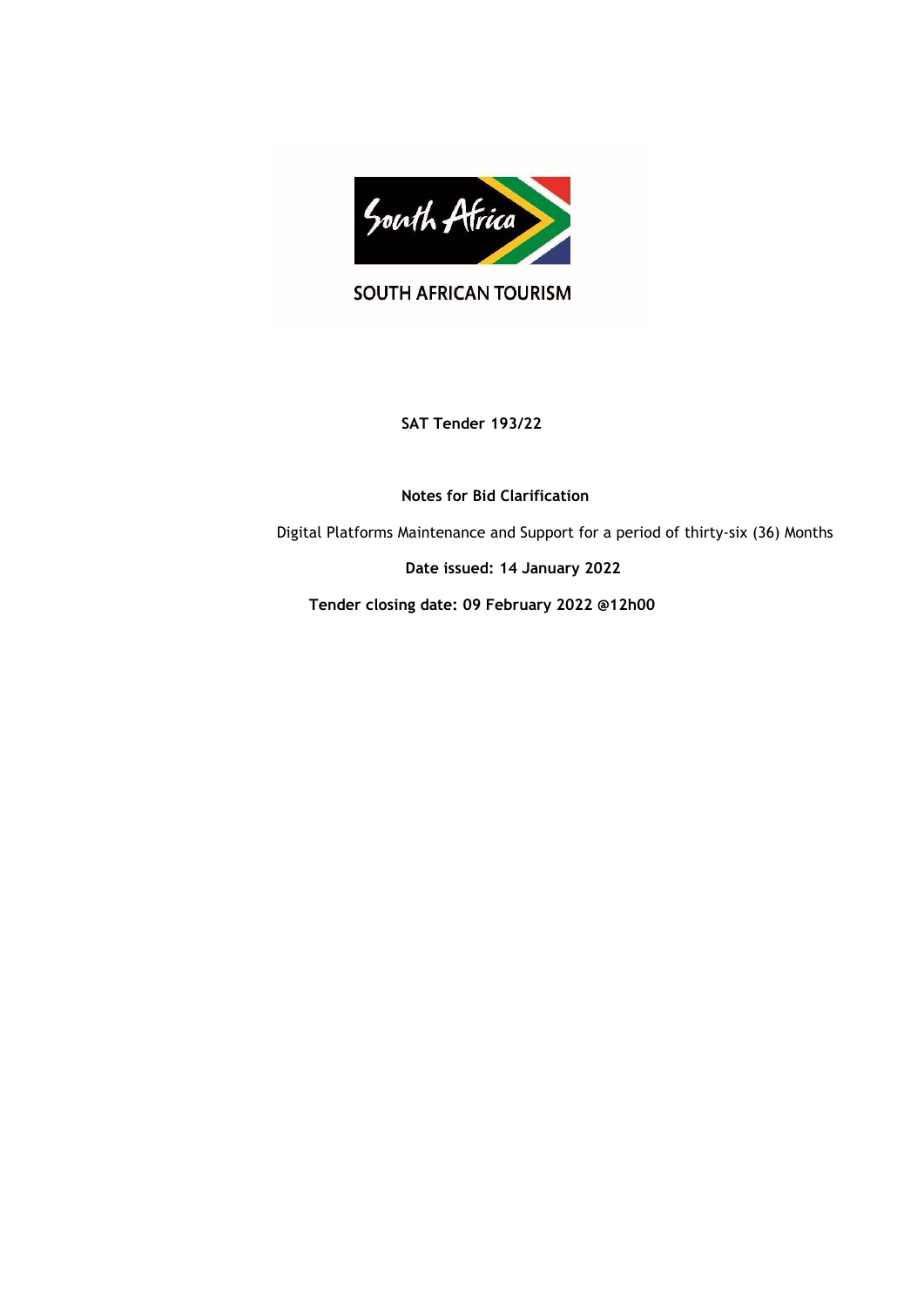## **Introduction**

This Addendum with clarification notes serves to inform potential bidders of changes, amendments and/or clarifications made to the bid documentation. The following questions and/or changes have been received from those that are in position of the bid documentation.

| Item         | <b>Questions and Responses</b>                                                                                                                                                     |
|--------------|------------------------------------------------------------------------------------------------------------------------------------------------------------------------------------|
|              |                                                                                                                                                                                    |
|              |                                                                                                                                                                                    |
| 1            | Question                                                                                                                                                                           |
|              | Can we please be given a breakdown of all products on Azure and which still require migration?                                                                                     |
|              | Response                                                                                                                                                                           |
|              | Saouthafrica.net is situated on azure                                                                                                                                              |
|              | Systems that need to be migrated / redeveloped on Azure                                                                                                                            |
|              | Tourismgrading.co.za                                                                                                                                                               |
|              | Deals.southafrica.net                                                                                                                                                              |
|              | Directory.southafirca.net                                                                                                                                                          |
|              | http://judging.lilizela.co.za/                                                                                                                                                     |
|              | Saspcialist.southafrica.net                                                                                                                                                        |
|              | http://country.southafrica.net/country/kr/ko                                                                                                                                       |
|              | Authentication.southafrica.net that forms part of deals, lilizela, Korean and directory<br>websites.                                                                               |
| $\mathbf{2}$ | Question                                                                                                                                                                           |
|              | Can we please be provided with the architecture of these platforms?                                                                                                                |
|              | Response                                                                                                                                                                           |
|              | The Winning bidder will be provided with the require information Azure is being used for<br>sa, net the rest of the platform listed above are hosted on Xneelo hosted environment. |
| 3            | <b>Question</b>                                                                                                                                                                    |
|              | What third-party solution exists on the www.indaba-southafrica.co.za platforms?                                                                                                    |
|              | Response                                                                                                                                                                           |
|              | The solution is built in partnership with another service provider, the details will be made<br>available to the winning bidder.                                                   |
|              |                                                                                                                                                                                    |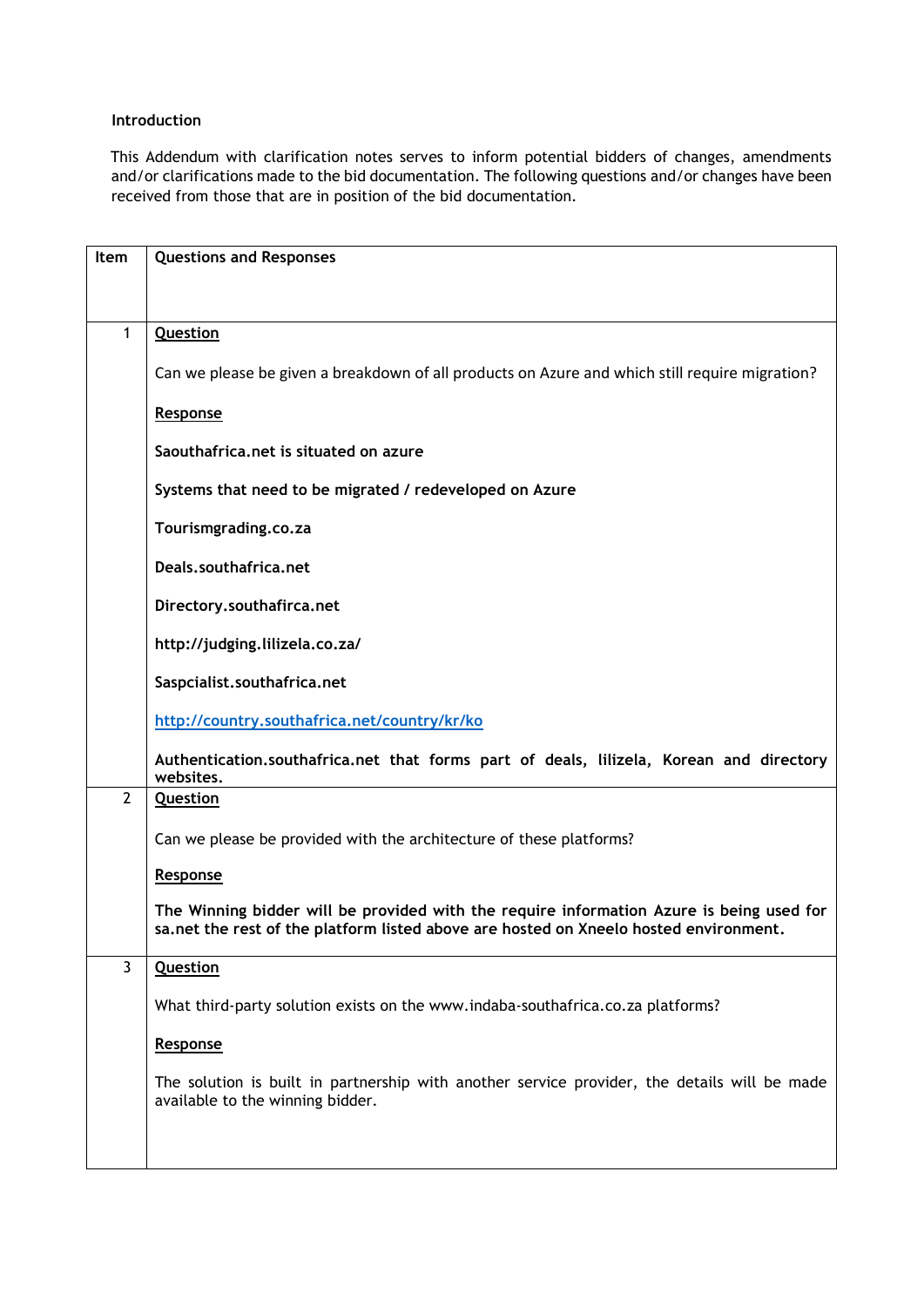| $\overline{4}$ | <b>Question</b>                                                                                                                                                                                                                                                                                                                                                                                                                                                                                    |
|----------------|----------------------------------------------------------------------------------------------------------------------------------------------------------------------------------------------------------------------------------------------------------------------------------------------------------------------------------------------------------------------------------------------------------------------------------------------------------------------------------------------------|
|                | Regarding www.meetingsafrica.co.za please elaborate on what is meant by "match making<br>capabilities                                                                                                                                                                                                                                                                                                                                                                                              |
|                | Response                                                                                                                                                                                                                                                                                                                                                                                                                                                                                           |
|                | The ability for a tourism product buyer and a tourism product seller to be connected digitally<br>and conduct business.                                                                                                                                                                                                                                                                                                                                                                            |
| 5              | <b>Question</b>                                                                                                                                                                                                                                                                                                                                                                                                                                                                                    |
|                | On page it refers to different versions of the same software, is this referring to a dev, QA, pre-<br>prod & production instance of these applications? If yes is there existing documentation of what<br>functionality exists in each of these environments?                                                                                                                                                                                                                                      |
|                | Response                                                                                                                                                                                                                                                                                                                                                                                                                                                                                           |
|                | An example would be, making use of angular6 and angular universal another would be,<br>mandela.southafrica.net<br>Expression<br>makes<br>use<br>of<br>V2.7.0<br>while<br>engine<br>subspecialist.southafrica.net makes use of ExpressionEngine v2.9.0                                                                                                                                                                                                                                              |
|                |                                                                                                                                                                                                                                                                                                                                                                                                                                                                                                    |
| 6              | <b>Question</b>                                                                                                                                                                                                                                                                                                                                                                                                                                                                                    |
|                | In our submission should we cater for a UX/UI designer, or will this be catered for by the<br>mentioned digital agency mentioned in the briefing on 21 January 2022 as there is mean of<br>optimising the user experience on the websites?                                                                                                                                                                                                                                                         |
|                | Response                                                                                                                                                                                                                                                                                                                                                                                                                                                                                           |
|                | Designing a new style guide, new iconography or original creative concepts and designs from<br>scratch are not part of this tender. We believe a UX/UI designer is required in the delivery<br>team to inform the best navigation, layout of pages/frames, positioning of elements and<br>overall user and interface experience, then taking the set style guides, iconography and<br>creative concepts and designing the necessary elements for any given build based on the best<br>UX approach. |
| 7              | <b>Question</b>                                                                                                                                                                                                                                                                                                                                                                                                                                                                                    |
|                | Are there existing product management tools?                                                                                                                                                                                                                                                                                                                                                                                                                                                       |
|                | Response                                                                                                                                                                                                                                                                                                                                                                                                                                                                                           |
|                | No product management tools currently in use.                                                                                                                                                                                                                                                                                                                                                                                                                                                      |
| 8              | <b>Question</b>                                                                                                                                                                                                                                                                                                                                                                                                                                                                                    |
|                | A big focus was placed on the experiential importance of the digital/online experience: Desktop,<br>mobile, app.                                                                                                                                                                                                                                                                                                                                                                                   |
|                | User Experience Design (UX) and User Interface design (UI) are thus clearly part of the scope,<br>however at a far smaller % of the work compared to the actual development, maintenance, and<br>support services (tech services).                                                                                                                                                                                                                                                                 |